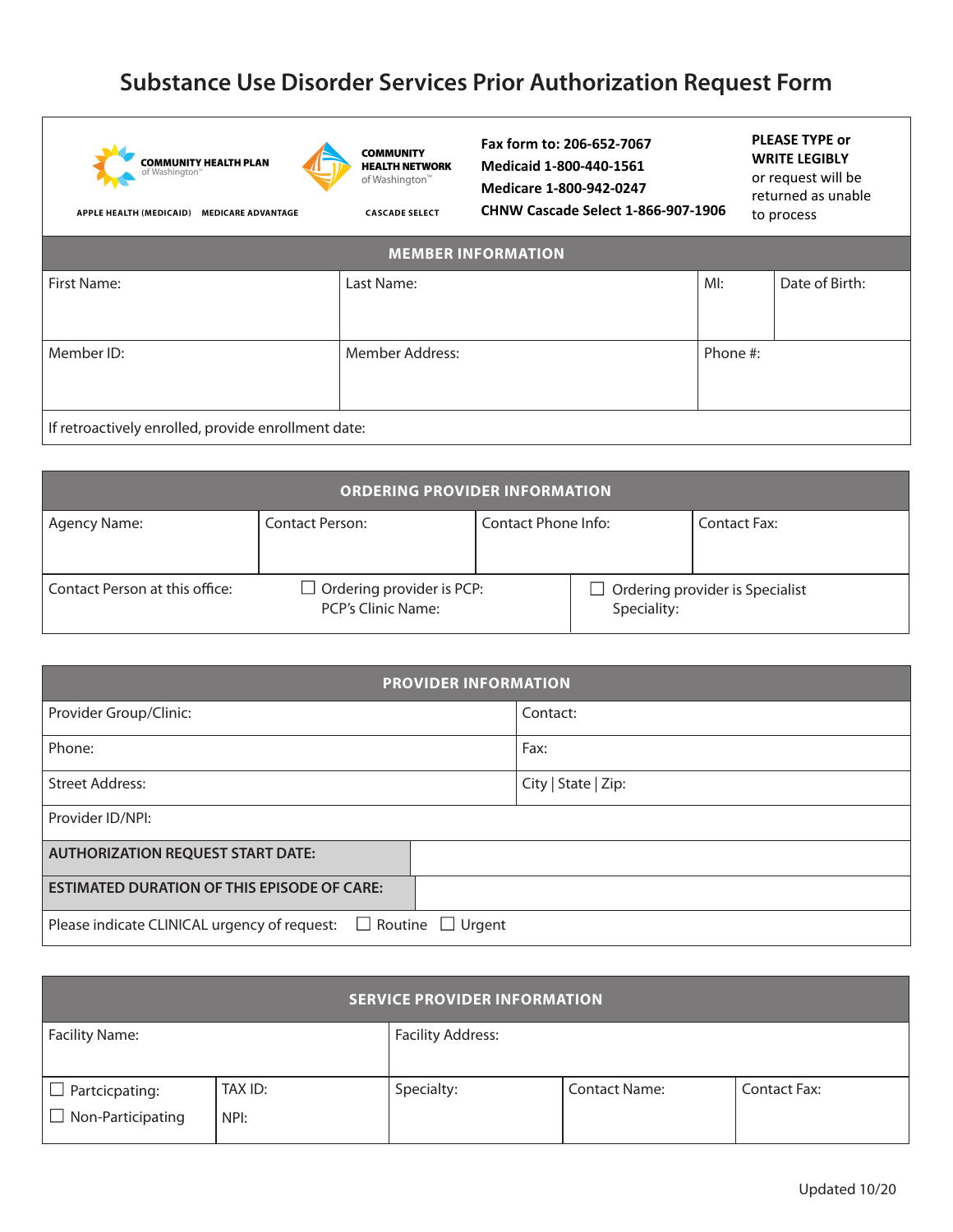| <b>DIAGNOSES</b><br>(Primary and any applicable co occurring diagnoses) |
|-------------------------------------------------------------------------|
|                                                                         |
|                                                                         |
| 3.                                                                      |
| 4.                                                                      |

| <b>ASAM LEVEL OF CARE REQUESTED</b>                                               |  |                                                                   |  |                                                                           |  |  |
|-----------------------------------------------------------------------------------|--|-------------------------------------------------------------------|--|---------------------------------------------------------------------------|--|--|
| ASAM Level 2.1   Intensive Outpatient<br>(IOP)                                    |  | ASAM Level 2.5   Partial<br>Hospitalization (PHP)                 |  | ASAM Level 3.1   Clinically Managed<br>Low-Intensity Residential Services |  |  |
| ASAM Level 3.3-3.5   Clinically<br>Managed High-Intesnity Residential<br>Services |  | ASAM Level 3.7   Medically<br><b>Monitored Inpatient Services</b> |  | ASAM Level 4   Medically Managed<br><b>Inpatient Services</b>             |  |  |
| )ther                                                                             |  |                                                                   |  |                                                                           |  |  |

| <b>REQUESTED CODES (Include Amount and Modifer)</b>   |                         |          |  |                                             |                         |          |  |
|-------------------------------------------------------|-------------------------|----------|--|---------------------------------------------|-------------------------|----------|--|
| Code                                                  | Units/<br><b>Visits</b> | Modifier |  | Code                                        | Units/<br><b>Visits</b> | Modifier |  |
| H0015 Intensive Outpatient                            |                         |          |  | H0011 Inpatient SUD Detox<br>(please write) |                         |          |  |
| H0018 Short-Term Residential<br>$(1-30 \text{ days})$ |                         |          |  | Other Code:<br>(please write)               |                         |          |  |
| H0019 Long-Term Residential<br>$(31 + days)$          |                         |          |  | Other Code:<br>(please write)               |                         |          |  |
| Inpatient Hospitalization                             |                         |          |  | Other Code:<br>(please write)               |                         |          |  |

## **ASSESSMENT AND LEVEL OF CARE**

Requested documentation: ASAM Clinical assessment based on level of care requested